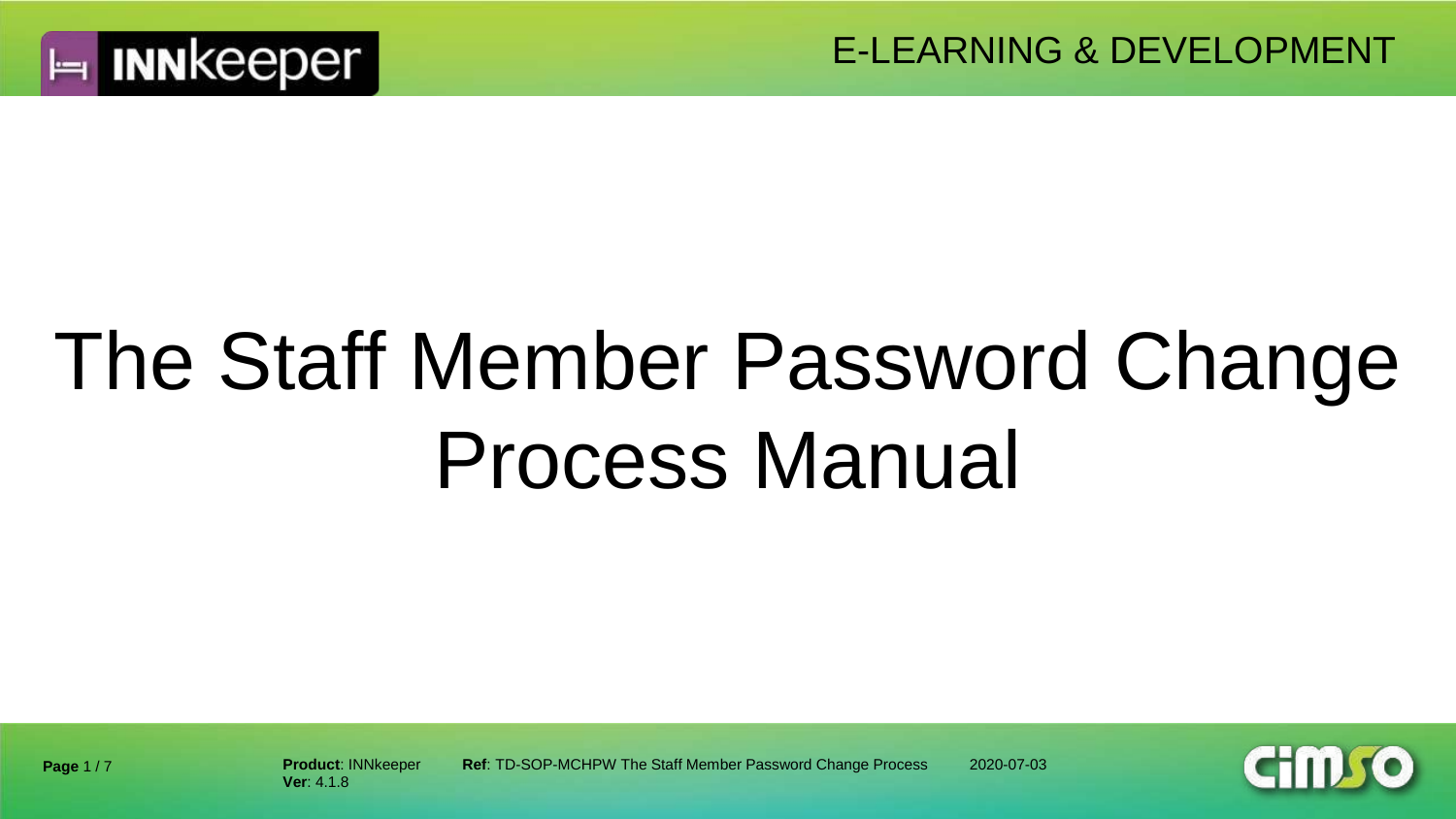

#### **What Is A Password?**

A Password, protects data; and restricts access to those without the password. Passwords should be kept private and unique to the user.



**Page** 2 / 7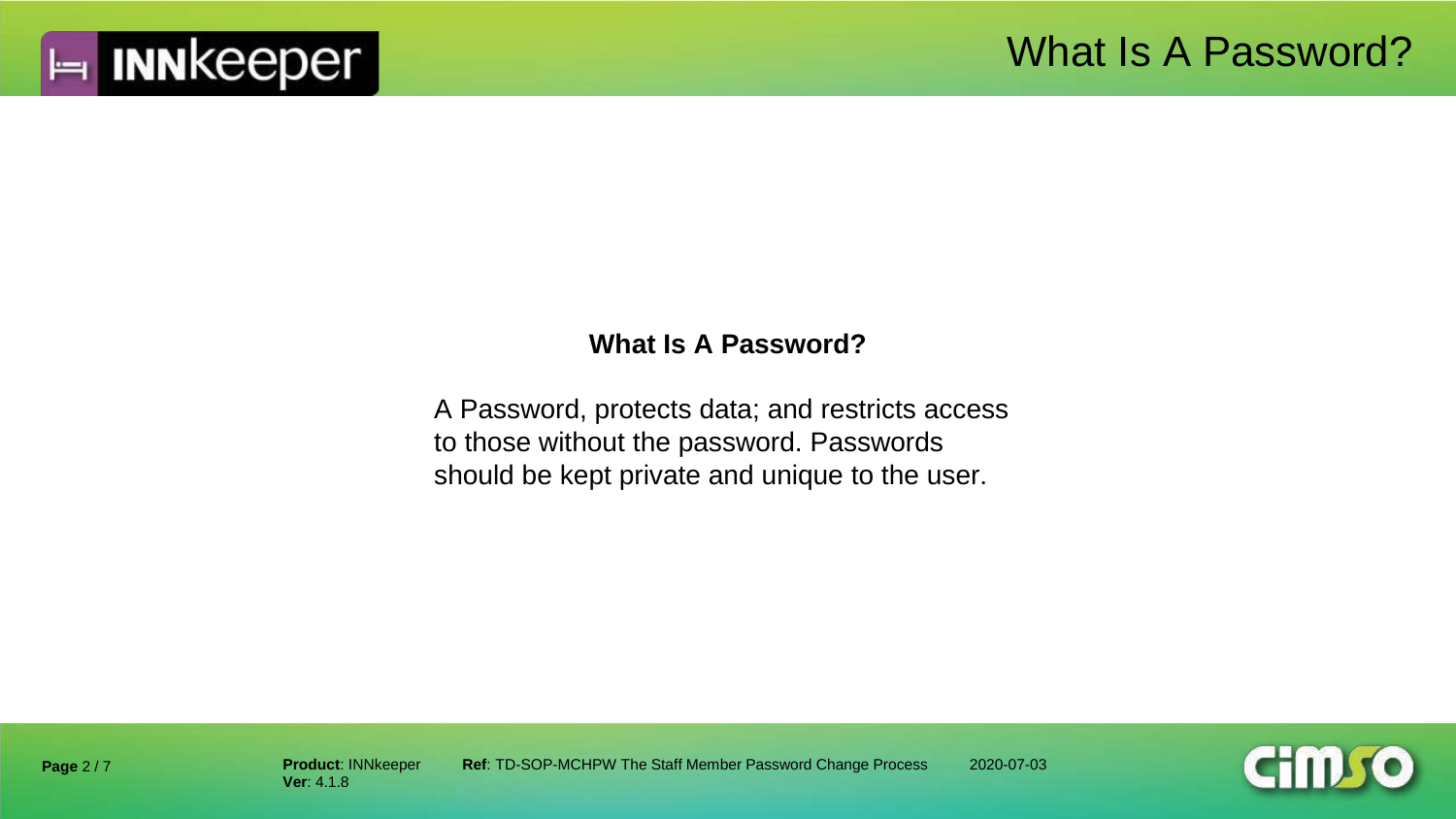## $\blacktriangleright$  INN keeper

## The Wheel: Customer Centric Design



#### **CUSTOMER CENTRIC DESIGN**

- $Identity CDP customer data platform with$ extensive CRM
- Connect Single or bulk blast e-mail, SMS, fax and snail-mail
- Collaborate Local server to Web and mobile device data interchange
- Live Food, Beverage and Retail points of sale with stock control and procurement
- Play Schedule and manage Golf, SPA and Leisure activities
- Rest Reservations, Lodging PMS, Leasing and Timeshare
- Finance GAAP, IAS and IFRS financial control to balance sheet

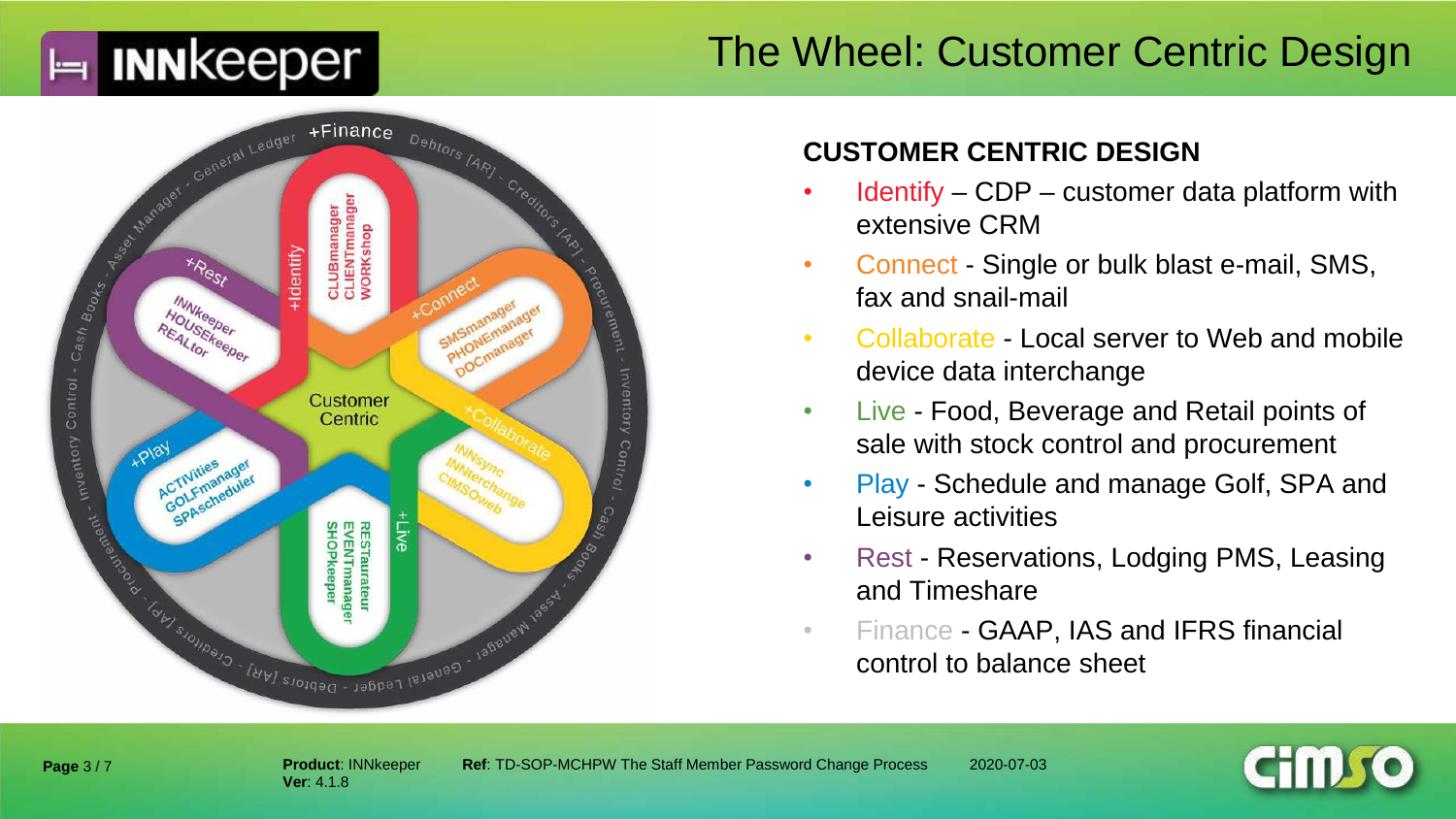**E INN** keeper

## Logging Into Administration

|                             | <b>CHILLIO</b> Menu               |
|-----------------------------|-----------------------------------|
| صرا                         | Administration                    |
|                             | Golfer                            |
| O                           | ActivityScheduler<br>SpaScheduler |
|                             | Restaurateur                      |
|                             | ShopKeeper                        |
| 40                          | AssetManager                      |
|                             | WebRes                            |
|                             |                                   |
| $\mathbf{Z}$                | InnSync                           |
| 鳳                           | Fax Server                        |
|                             | Phoneman                          |
| $\bar{z}$                   | TimeKeeper                        |
| $\ddot{\mathbf{o}}^{\circ}$ | Configuration                     |
|                             | <b>EXEUP</b>                      |
|                             | Close Menu                        |
| ×                           | Exit Menu                         |

Start your **CiMSO Menu**, select the **Administration**. Use your given **Login ID** and **Password** to log in

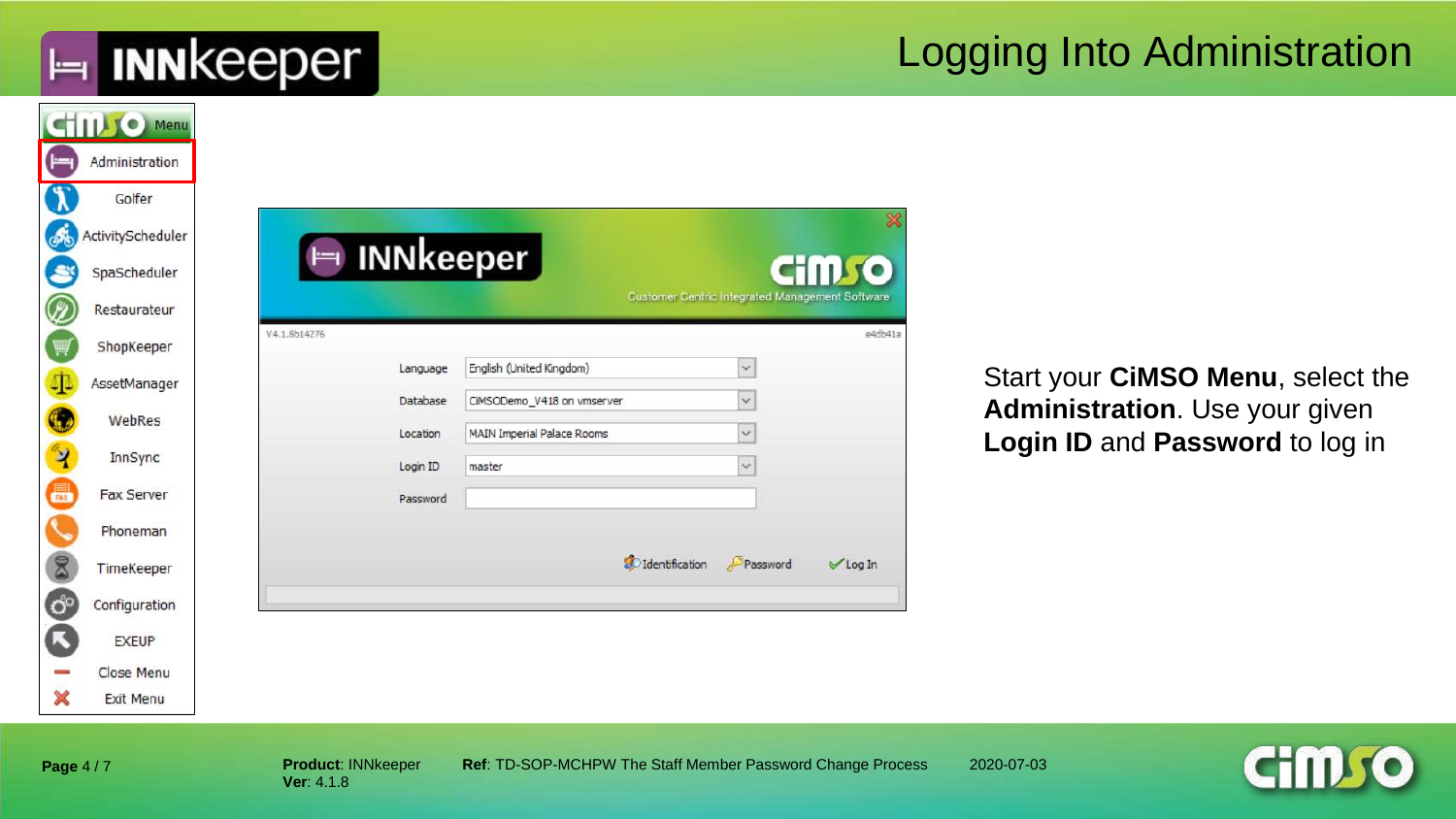

### Changing Your Password Process

|              | INNkeeper<br>Customer Centric Integrated Management Software                                                                                                                                                                                          | Ж<br><b>iilfo</b>   |
|--------------|-------------------------------------------------------------------------------------------------------------------------------------------------------------------------------------------------------------------------------------------------------|---------------------|
| V4.1.6b43966 | $\overline{1}$<br>Change Password<br>Land<br>$\overline{2}$<br>******<br>New Password<br>Data<br>3<br>******<br>Confirm Password<br>Loca<br>X Cancel<br>Accept<br>4<br>Logi<br>Password<br><b>XXXXXX</b><br>d <sup>o</sup> Identification<br>Password | de18cde<br>√ Log In |

Changing Your Password:

- **Change Password** window ❷ **New Password:** type in your new password
- ❸ **Confirm Password**: re-type in your new password
- **4** Select the **Accept** button



**Product**: INNkeeper **Ref**: TD-SOP-MCHPW The Staff Member Password Change Process 2020-07-03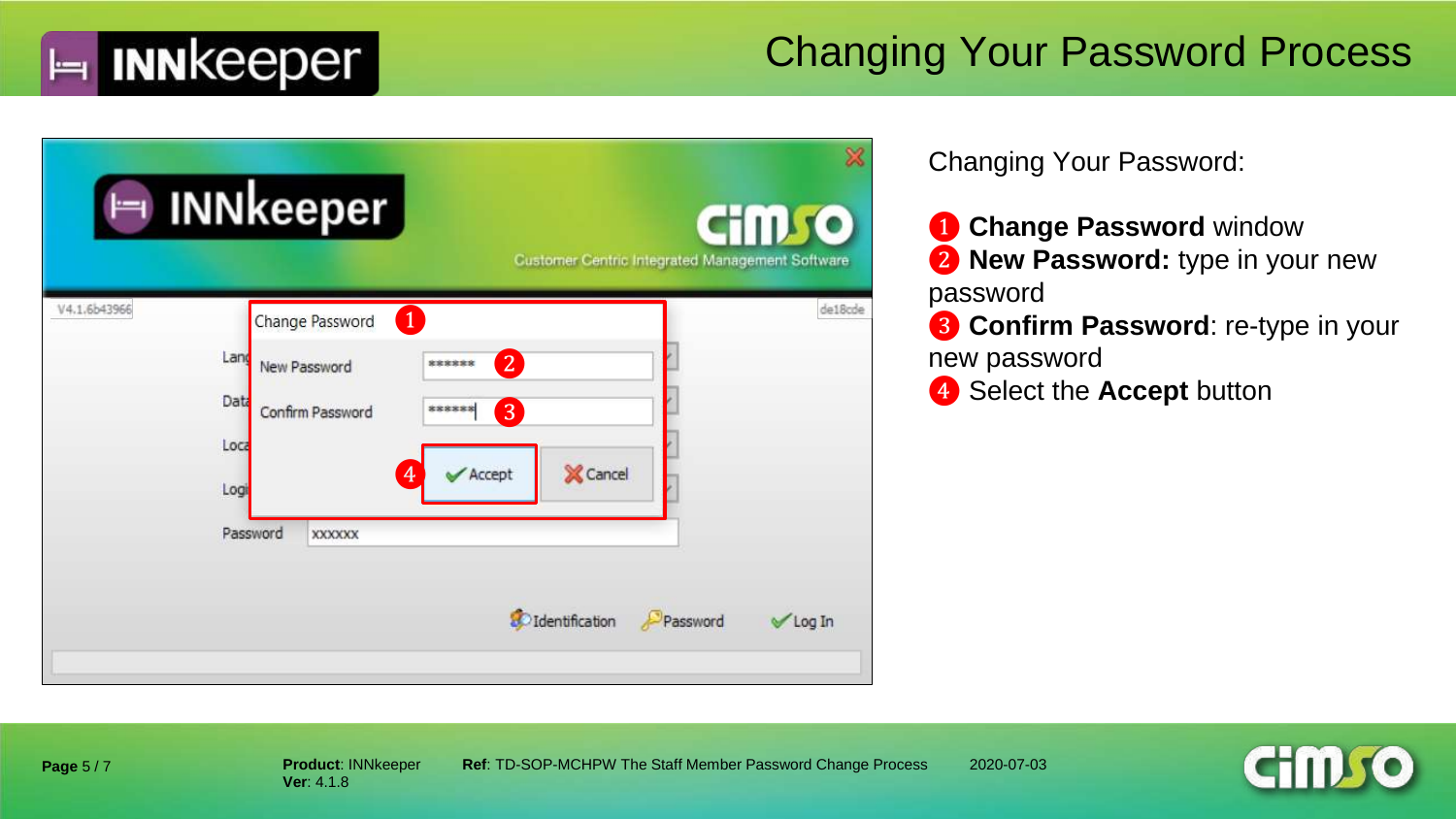

### Changing Your Password Process

| Im INNkeeper                |                                                                                      | 1150<br>Customer Centric Integrated Management Software |
|-----------------------------|--------------------------------------------------------------------------------------|---------------------------------------------------------|
| V4.1.6b43966<br>Information | Your password has been successfully changed. Please keep your new password a secret. | de18cde<br>×                                            |
| Password                    | OK<br>1000000000000000000000000000000000000<br><b>XXXXXX</b>                         |                                                         |
|                             | dentification                                                                        | Password<br>√ Log In                                    |

The **Information** window will open; confirming that you have successfully changed your Password. Select the **OK** button to proceed



**Product**: INNkeeper **Ref**: TD-SOP-MCHPW The Staff Member Password Change Process 2020-07-03